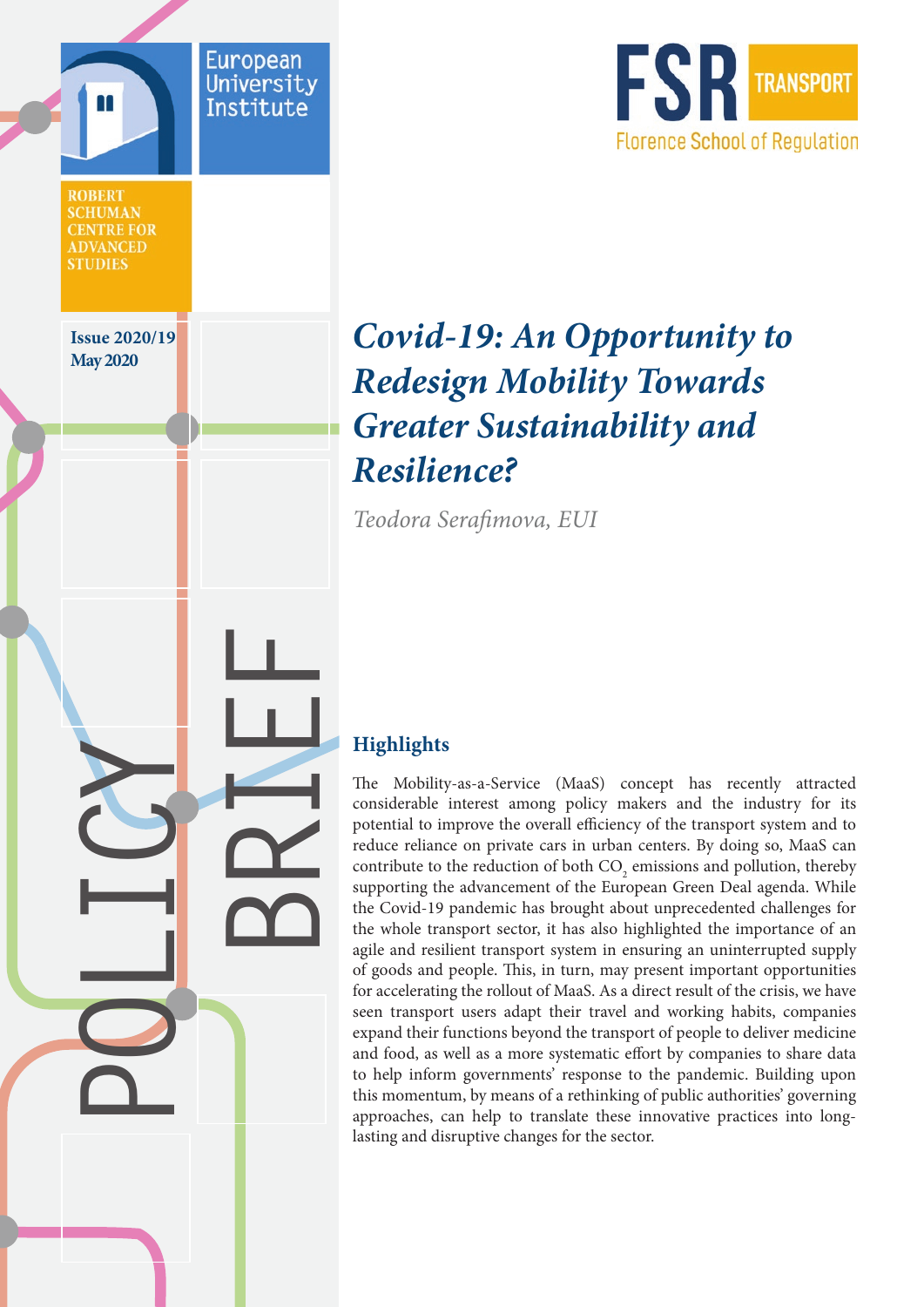

#### **Introduction**

With over 70% of EU citizens currently living in urban areas, achieving sustainability of cities has become one of the defining challenges of our times. While urban areas can enable access to important social and economic opportunities, they have also brought about new challenges related to traffic congestion, air- and noisepollution, and inefficient transport systems. The shift towards smart and more livable cities therefore places a particular responsibility on the transport sector, which accounts for a quarter of the Union's total greenhouse gas emissions and which is a significant contributor to health-damaging pollution in cities. Achieving the European Commission's objective of making Europe carbon neutral by 2050 will require a 90% reduction of transport emissions with sizeable contributions across all modes. In its Green Deal communication, the von der Leyen Commission underlines that the shift to a truly sustainable transport sector would entail "putting users first and providing them with more affordable, accessible, healthier and cleaner alternatives to their current mobility habits"<sup>1</sup>.

In parallel to its pursuit of the EU's sustainability agenda, however, the transport sector is confronted with unprecedented challenges triggered by the Covid-19 pandemic and the social distancing strategies implemented to curb its spread. These have not only drastically reduced public transport services but inevitably also act to disadvantage the use of publicand shared- transport, at least in the short-run. In fact, according to data from the urban mobility application Moovit, ridership on major public transportation systems in European cities has dropped by more than 80% since the onset of the outbreak in January 2020. In the hard-hit Italy, public transport ridership has seen decreases in the range between 80% and 90% in every major city<sup>2</sup>. In the short- to medium-term the most urgent priorities will therefore be to address the financial viability of the affected businesses across the industry as well as to ensure the safety of the travelling public once lockdown measures have been phased out.

Notwithstanding, it is precisely during times of emergency as we are facing today, that the paramount nature of a resilient and agile urban transport system, based on Mobility-as-a-Service (MaaS), becomes increasingly obvious in enabling access to health care facilities, while safeguarding an uninterrupted supply of food, medical- and emergency goods. This policy brief discusses current challenges to urban mobility and argues that the Covid-19 pandemic may, in fact, serve as an opportunity for the advancement of the MaaS ecosystem and the demonstration of its true value in supporting the Commission's Green Deal objectives.

#### **The Emergence of the MaaS Concept**

It is widely acknowledged that personal and goods transport entail a significant societal and economic cost in the form of environmental and human health impacts, but also accidents, congestion, and infrastructure wear and tear. In fact, the overall size of transport-related external costs is estimated to be around €1 000 billion annually, the equivalent of as much as 7 percent of EU28 GDP3 . Cost-reflective pricing, regulation and behavioral changes will all have a role to play in internalising these external costs and placing the transport sector on a firm path to climate neutrality. The desired changes, thus, cannot be brought about by the development of a single transport mode or by means of a technological-shift only. In addition, a closer integration of the different transport modes and services will be needed, including both public and private solutions, which, in turn, is at the heart of the MaaS concept.

The MaaS concept dates back to the 2014 ITS Europe Conference in Helsinki, where it was first used to describe an entity offering a mobility package as a subscription service. Subsequently, Finland has pioneered research and financed pilots into the concept. MaaS can be defined as the integration of various forms of transport services into a single mobility service accessible on demand. To meet a customer's request, a MaaS operator facilitates a diverse menu of transport options, be they public transport, ride-, car- or bike-sharing, taxi or car rental/lease, or a combination thereof. For the user, MaaS can offer added value through the use of a single application to provide

<sup>1.</sup> European Commission (2019), The European Green Deal, [https://](https://ec.europa.eu/info/sites/info/files/european-green-deal-communication_en.pdf) [ec.europa.eu/info/sites/info/files/european-green-deal-communica](https://ec.europa.eu/info/sites/info/files/european-green-deal-communication_en.pdf)[tion\\_en.pdf](https://ec.europa.eu/info/sites/info/files/european-green-deal-communication_en.pdf)

<sup>2.</sup> Moovit Public Transit Index 2020, [https://moovitapp.com/insights/](https://moovitapp.com/insights/en/Moovit_Insights_Public_Transit_Index-countries) [en/Moovit\\_Insights\\_Public\\_Transit\\_Index-countries](https://moovitapp.com/insights/en/Moovit_Insights_Public_Transit_Index-countries), accessed on 17 April 2020

<sup>3.</sup> European Commission, Directorate-General for Mobility and Transport (2019), Handbook on the external costs of transport, 2019, [https://](https://ec.europa.eu/transport/sites/transport/files/studies/internalisation-handbook-isbn-978-92-79-96917-1.pdf) [ec.europa.eu/transport/sites/transport/files/studies/internalisation](https://ec.europa.eu/transport/sites/transport/files/studies/internalisation-handbook-isbn-978-92-79-96917-1.pdf)[handbook-isbn-978-92-79-96917-1.pdf](https://ec.europa.eu/transport/sites/transport/files/studies/internalisation-handbook-isbn-978-92-79-96917-1.pdf)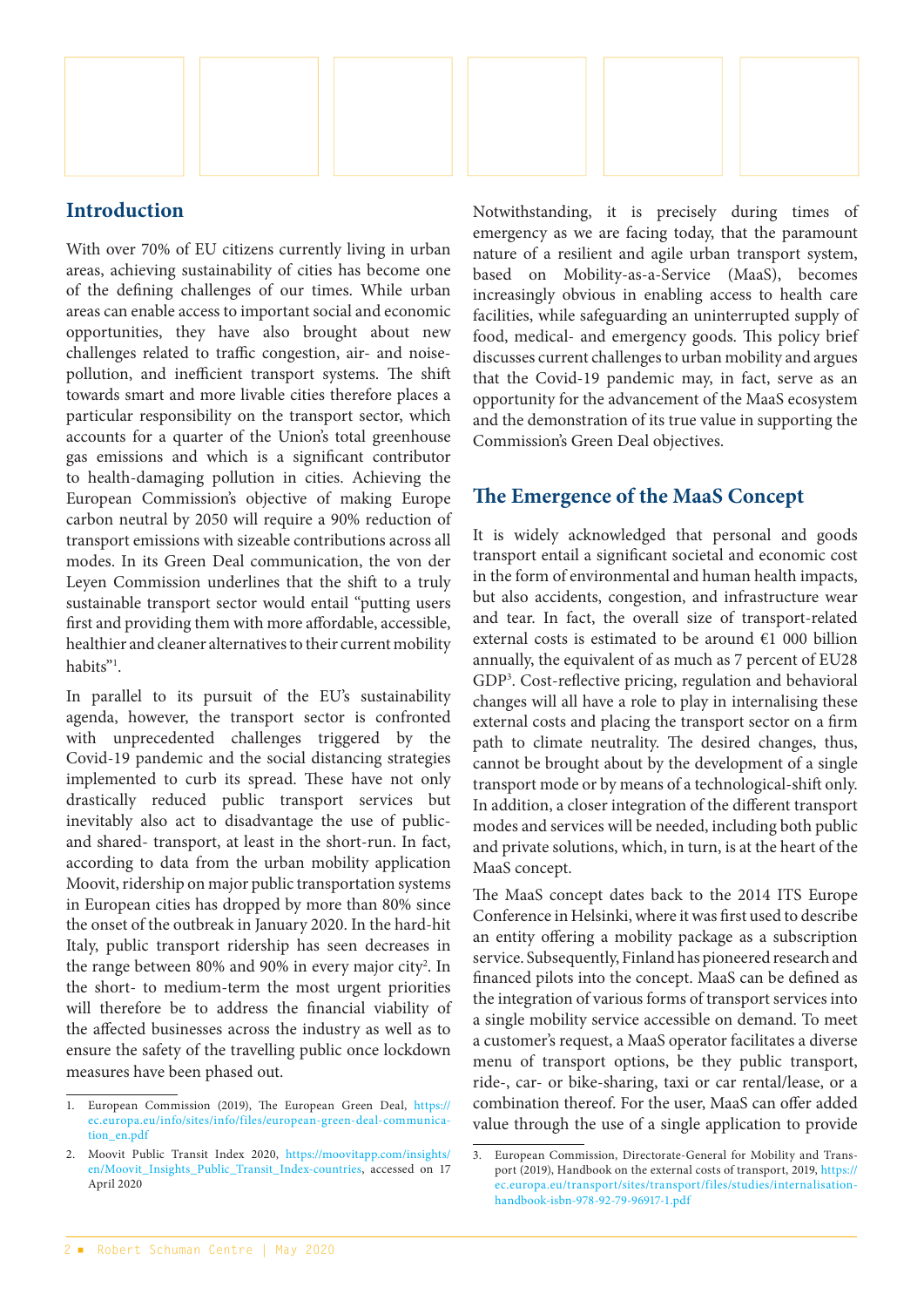

access to mobility, with a single payment channel instead of multiple ticketing and payment operations<sup>4</sup>. As such, MaaS represents a shift towards a more user-centric mobility paradigm given that users are enabled to plan and book their door-to-door intermodal and multimodal trips thanks to a single application which provides real-time journey information and takes into account individual preferences in terms of time, comfort or cost of the trip (Goodall et al., 2017).

A combination of societal and technological trends can be credited for the emergence and growing popularity of the MaaS concept. Firstly, continuous population growth and urbanisation are translating into a growing demand for mobility, which needs to be reconciled with the EU's sustainability and climate objectives. Furthermore, the simultaneous availability of wireless connection, 3G, 4G, and 5G networks and interfaces, such as smartphones and tablets, enable ubiquitous access to shared mobility services for consumers (Nikitas et al., 2017). This rapid penetration of ICTs in the transport sector is increasingly blurring the boundaries between the different transport modes and is, in fact, creating an intermediate level between the different means of transport and their users, notably thanks to a new data layer. For the users the focus is therefore no longer on the transport mode, but rather on the mobility. Society itself is changing and so are mobility patterns. Driver's licenses and car ownership have seen a downward trend, as it is becoming generally less attractive for citizens to own a car and the motivation for buying one is primarily based on necessity rather than prestige (Finger, Bert and Kupfer, 2015).

#### **The Role of MaaS in Achieving the Green Deal Objectives**

Although a relatively novel paradigm, MaaS holds potential to boost both social and environmental sustainability in cities, while enabling cost-savings for local authorities. The environmental benefits stem from the ability to tackle urban mobility challenges, namely traffic congestion and the consequent air- and noisepollution, given that MaaS encourages more sustainable transport choices and improves overall system efficiency (Audouin and Finger, 2019). It should, however, be noted that the emission reduction potential of MaaS has been met with reservations by some scholars on grounds that

it may lead to an overall increase in vehicle kilometers travelled in lower-occupancy vehicles (Pangbourne et al., 2018). In view of this, to ensure the environmental integrity of MaaS, it should be accompanied by data-led regulations which seek to increase average vehicle occupancy and thus reduce the number of vehicles in circulation (Voege, 2018). In parallel, the adoption of bold emission reduction targets and climate policy for transport, is another key instrument to ensure that MaaS contributes to the advancement of the climate and sustainability agenda.

According to a study based on the pilot project of the UbiGo MaaS initiative in the city of Gothenburg, Sweden, a majority of UbiGo users reported that they would want to continue their subscriptions and become more positive towards shared urban mobility options as well as public transport, and less positive towards private cars. The study has also shown that the overall number of journeys, performed by private cars, reduced in the city, which in turn, could mitigate traffic issues. MaaS, furthermore, stands to improve social cohesion and inclusiveness by supporting healthier and more active lifestyles. Not least, smarter and more livable cities tend to attract more investment, thus creating new businesses and employment opportunities (Nikitas et al., 2017).

In recognition of these benefits, in its European Green Deal, the Commission promises to develop smart systems for traffic management and MaaS solutions, through its funding instruments, such as the Connected Europe Facility. What is more, the communication stresses that automated and connected multimodal mobility will play an increasing role, together with smart traffic management systems enabled by digitalisation. Evidently, the MaaS concept has been elevated as a priority on the EU policy agenda, and discussions on elements crucial to enabling it, such as EU-wide multimodal ticketing and payments systems, are underway. Notwithstanding, a number of regulatory, technological and cultural barriers remain to be addressed in order to achieve a truly integrated and multimodal mobility architecture based on MaaS. While the emergence of Covid-19 might be stalling progress on some of these fronts, the paragraphs below argue that the pandemic may unveil new opportunities and act as a catalyst for the deployment of MaaS solutions.

<sup>4.</sup> MaaS Alliance (2020), [https://maas-alliance.eu/homepage/what-is](https://maas-alliance.eu/homepage/what-is-maas/)[maas/,](https://maas-alliance.eu/homepage/what-is-maas/) accessed on 19 April 2020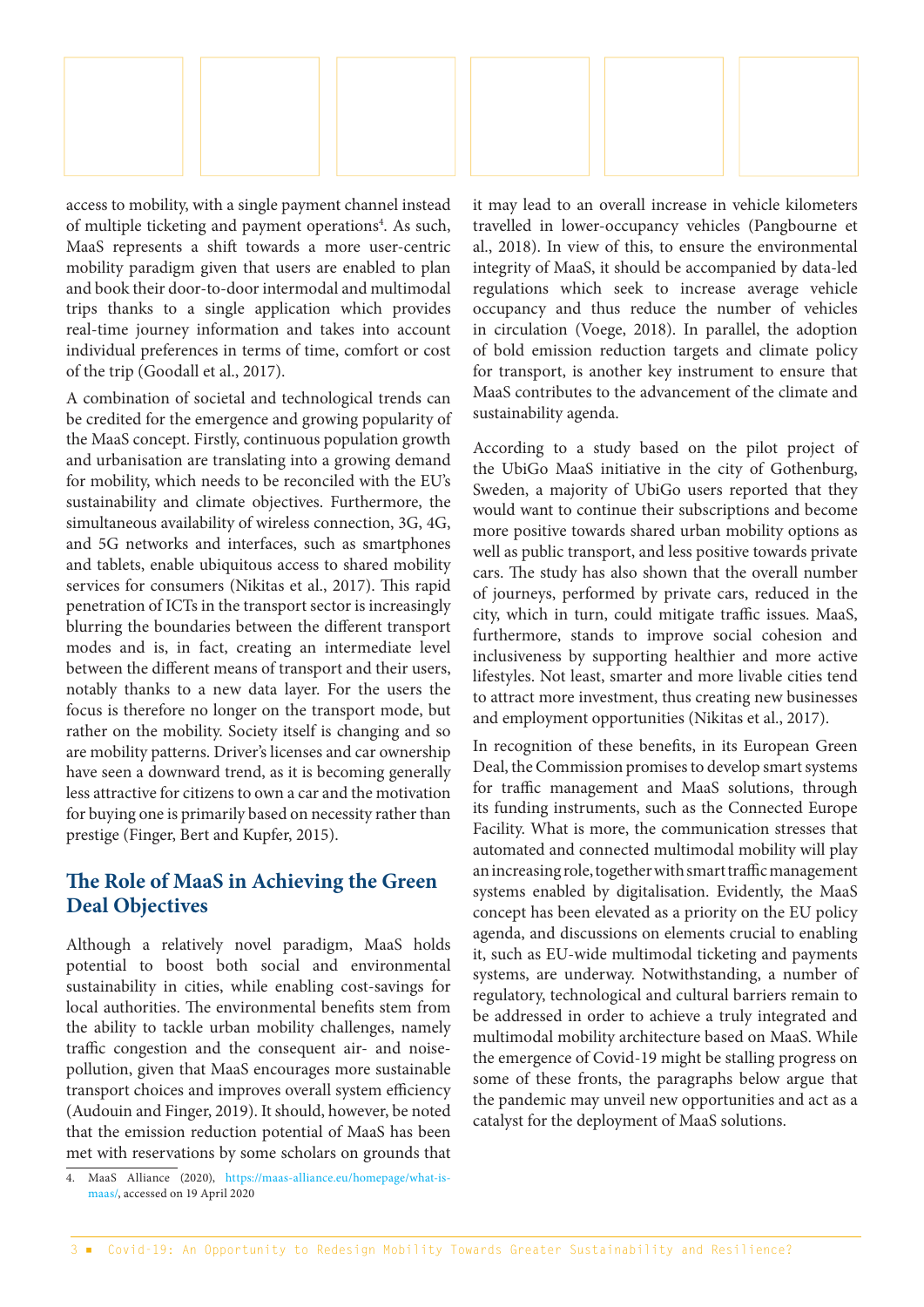

#### **Covid-19: An Opportunity for MaaS?**

The global economy is projected to contract by 3 percent in 2020 as a result of the Covid-19 crisis, according to the International Monetary Fund's latest annual World Economic Outlook.<sup>5</sup> Significant reductions in transport usage caused by the pandemic are set to negatively impact many industries in the short- to medium-term, with MaaS being no exception. Companies, governments and individuals are, in fact, already suffering the economic toll of the crisis in the form of loss of sales income, tax revenue and wages. As it is, transport and logistics already account for a significant share of company costs and household expenditures. On average, each person spends €1900 on transport per year, which represents 13 percent of their spending. In light of this, budget cautiousness will certainly increase in aftermath of the crisis. On the flip side, MaaS and personalised mobility could enable transport users to optimise expenditures. By creating a new service layer, MaaS leads to a more efficient use of existing transport infrastructure which in turn stands to benefit both public authorities and private companies. From a local administration perspective it means making better use of existing services by connecting them better with their users, which, in turn, offers important costsavings.

Covid-19 has, in fact, already generated new ways of thinking and of moving both people and goods around. Industry stakeholders have demonstrated a high degree of creativity by reinventing their business models in response to the drastic drop in mobility demand. To name a few, the Italian sports car manufacturer, Ferrari, has shifted production to make respirator parts, while France's national state-owned railway company, SNCF, has been operating 'hospital trains', i.e., high-speed trains transporting Covid-19 patients and medical supplies<sup>6</sup>. Ride sharing companies and taxis are expanding their functions beyond the transport of people to deliverers of food, medicine and other goods.<sup>7</sup> New technologies such as drones and automated vehicles are proving

their suitability in carrying out tasks with the minimum human contact that the present situation calls for.<sup>8</sup>

Transport users, too, have broken their usual habits as manifested through the rapid uptake in teleworking and cycling. Consequently, over the past few weeks, numerous studies have indicated improved air quality and reduced emissions in major metropolitan areas around the globe. According to projections by the OECD's International Transport Forum, greenhouse gas emissions from transport are set to be 20% lower in 2020 than under normal circumstances. What is more, a growing share of people are relying on local supply chains and communities, as they take advantage of e-commerce and delivery services. Albeit unintentionally, the implementation of lockdowns has also led to the sudden creation of space, which, in the busy and congested urban areas of today, is a valuable resource. Some cities have gone on to enhance space allocation to cycling, as a greener and more individual way of travelling in line with social distancing regulations.<sup>9</sup>

## **A Rethinking of Urban Mobility Governance Models**

In order to ensure that these short-term benefits translate into long-lasting and disruptive changes for the sector and city life in general, this calls for a careful evaluation of urban mobility governance models. Congestion issues coupled with the fact that cars are only used for an average of 5% during their lifetime, have already mobilised support among a growing number of cities for a transition "from ownership to usership" (Finger, Bert and Kupfer, 2015). Helsinki has gone as a far as planning to make it unnecessary for any of its residents to own a car by 2025, which in turn, is to be achieved not by means of mandates, but rather by rendering the alternative modes of transport more attractive for residents (Goodall et al., 2017). Covid-19 is an opportunity to act upon this momentum.

<sup>5.</sup> International Monetary Fund (2020), World Economic Outlook, The Great Lockdown, 2020, [https://www.imf.org/en/Publications/WEO/Is](https://www.imf.org/en/Publications/WEO/Issues/2020/04/14/weo-april-2020)[sues/2020/04/14/weo-april-2020](https://www.imf.org/en/Publications/WEO/Issues/2020/04/14/weo-april-2020)

<sup>6.</sup> International Railway Journal (2020), [https://www.railjournal.com/](https://www.railjournal.com/passenger/main-line/sncf-to-further-reduce-services-to-combat-coronavirus-spread/) [passenger/main-line/sncf-to-further-reduce-services-to-combat-coro](https://www.railjournal.com/passenger/main-line/sncf-to-further-reduce-services-to-combat-coronavirus-spread/)[navirus-spread/,](https://www.railjournal.com/passenger/main-line/sncf-to-further-reduce-services-to-combat-coronavirus-spread/) accessed on 11 April 2020

<sup>7.</sup> Covid-19: impact on shared mobility, (Movmi Shared Mobility Thoughts, 2020)<https://movmi.net/covid-19-shared-mobility/>, accessed on 14 April 2020

<sup>8.</sup> Kim., Y. T. (2020), Transport in the face of the pandemic, (International Transport Forum, 2020), [https://www.itf-oecd.org/covid-19/paradigm](https://www.itf-oecd.org/covid-19/paradigm-shift-transport)[shift-transport,](https://www.itf-oecd.org/covid-19/paradigm-shift-transport) accessed on 12 April 2020

<sup>9.</sup> Covid-19: impact on shared mobility, (Movmi Shared Mobility Thoughts, 2020)<https://movmi.net/covid-19-shared-mobility/>, accessed on 14 April 2020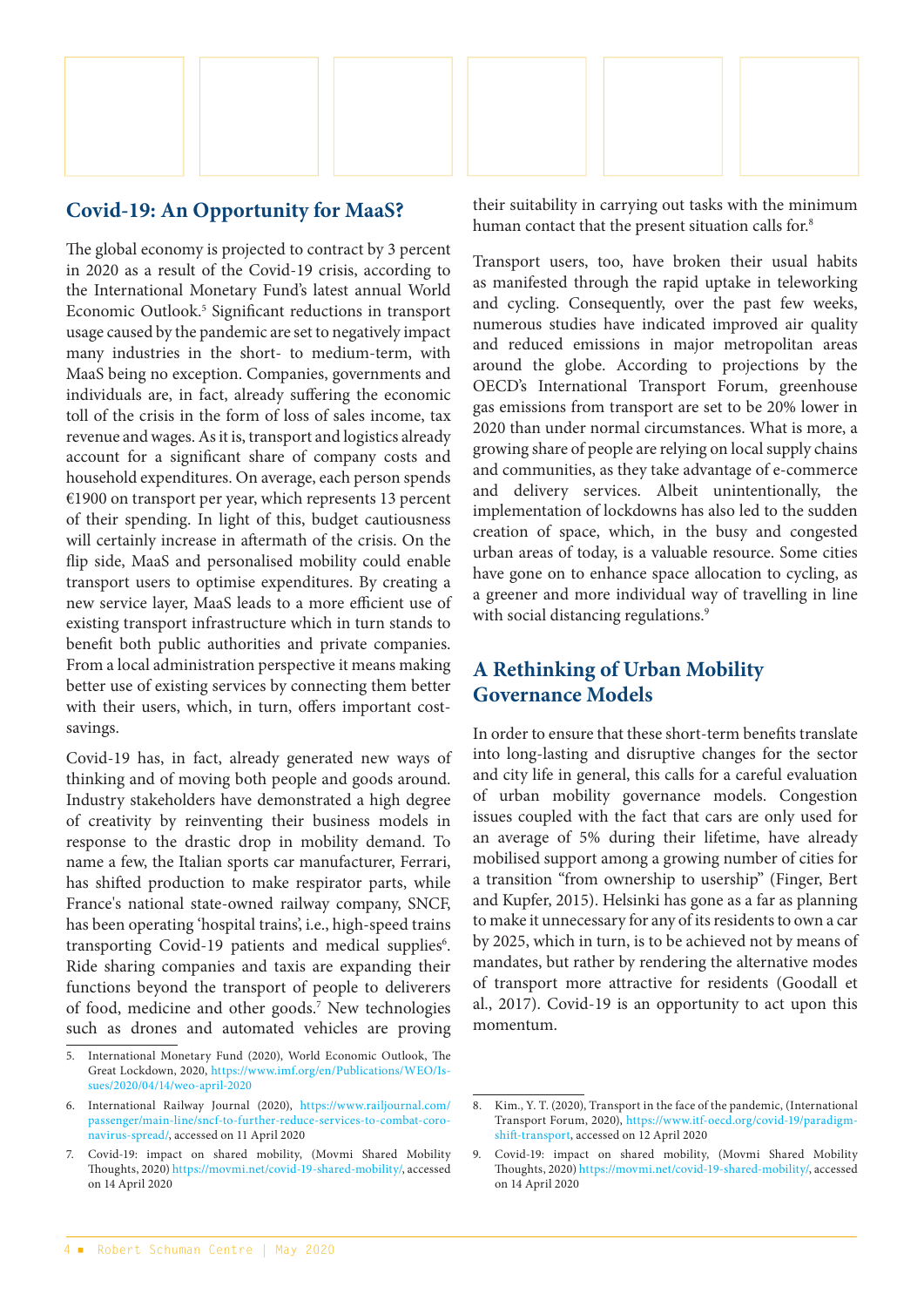Urban mobility policy has traditionally been the responsibility of local authorities. However, our experience with MaaS points to a growing role for the private sector, namely innovative car- and ride-sharing companies as well as e-scooter providers, in driving its development. Therefore, new governance structures involving both the public and private sectors are needed for MaaS schemes to be successful (Audouin and Finger, 2019). The more developed "service layer" integral to the MaaS ecosystem, also implies a shift of certain powers away from the transport providers to new actors. Yet the network operators need to make the investments as well as to generate the profits to make them. In view of this, it should be noted that the MaaS concept is not fully compatible with (and may even compete against) transport services provided through public service obligations, i.e., services of general interest, which receive state subsidies. Governments would thus need to define the business model of MaaS regarding public transport services. Furthermore, it is well known that employer strategies can be a powerful tool for encouraging the use of public transport, through the provision of subsidies or tax reductions to employees choosing public transport over their private car for their daily commute. The same advantages, however, are currently not guaranteed for commuters choosing MaaS. In view of this, a recognition of the benefits of MaaS by local authorities and the enactment of similar corporate or government subsidies and tax reductions can enable MaaS to be successfully implemented (Li and Voege, 2017).

Given its multimodal nature, MaaS enables alternative ways of moving both people and goods about, from public transport to taxis and rental services to micro-mobility, thus enhancing the flexibility and reliability of the mobility network and the community it services (Sochor et al., 2015). Reaping these benefits calls for, among other things, a strategic integration of physical infrastructure so as to enable the seamless transfer between transportation services, such as bus and rail interchanges, or bike and carsharing spaces at stations. This increased integration of the different transport modes in a MaaS ecosystem raises some important questions relating to passenger rights and liability issues. In a multimodal reality, the insurance status of the traveler varies depending on the mode they are using and on the respective passenger right scheme. This can significantly complicate things in the case of interruption at any point of the travel chain for

travel offers that are purchased in packages. Whereas the airline industry has successfully managed to overcome this issue by clarifying liabilities and rights of travelers that book via online platforms or travel agencies, more work remains to be done when it comes to integrating completely different systems such as rail, air taxi and urban public transport (Finger, Bert and Kupfer, 2015).

## **A Catalyst for Data Sharing?**

Transport companies and operators will, furthermore, have to undertake sufficient safety measures (e.g., cleaning, protective screens and spacious seating) with a view to safeguarding the safety of passengers in the transition period towards the 'new normal'. This, once again, presents an opportunity for the uptake of MaaS by enabling access to detailed real-time information on the relative "safety" of alternative trips (e.g., crowding levels, time-in-transit and frequency of cleaning) in order to guarantee that passengers can make informed travel decisions. Though the need for operators and authorities to share high quality and standardised data has long been acknowledged as a precondition to making MaaS a reality, the arrival of Covid-19 has acted to amplify the requirement for data while facilitating its sharing.<sup>10</sup>

Access to various types of mobility data enhances public authorities' visibility over their territories thereby allowing them to better target policies. The sharing of data across transport service providers is also key to enabling multimodality, allowing passengers to fully benefit from the available public and private offerings, and ultimately reducing infrastructure costs. Thus far, however, an important barrier for MaaS has been the lack of trust and willingness to cooperate and share data among public transport operators, providers of shared urban mobility as well as providers of digital interfaces and electronic applications. In part, this can be explained by the fact that transport service providers have been cautious about their services becoming increasingly "commoditised", thus diminishing their ability to build a closer relationship with travelers (and to gather data

<sup>10.</sup> Witzel, S., (2020), From lockdown to lifeline: how overcoming COV-ID-19 can kick-start the Mobility-as-a-Service revolution, (Skedgo, 2020), [https://skedgo.com/from-lockdown-to-lifeline-how-overcom](https://skedgo.com/from-lockdown-to-lifeline-how-overcoming-covid-19-can-kick-start-the-mobility-as-a-service-revolution/)[ing-covid-19-can-kick-start-the-mobility-as-a-service-revolution/](https://skedgo.com/from-lockdown-to-lifeline-how-overcoming-covid-19-can-kick-start-the-mobility-as-a-service-revolution/), accessed on 14 April 2020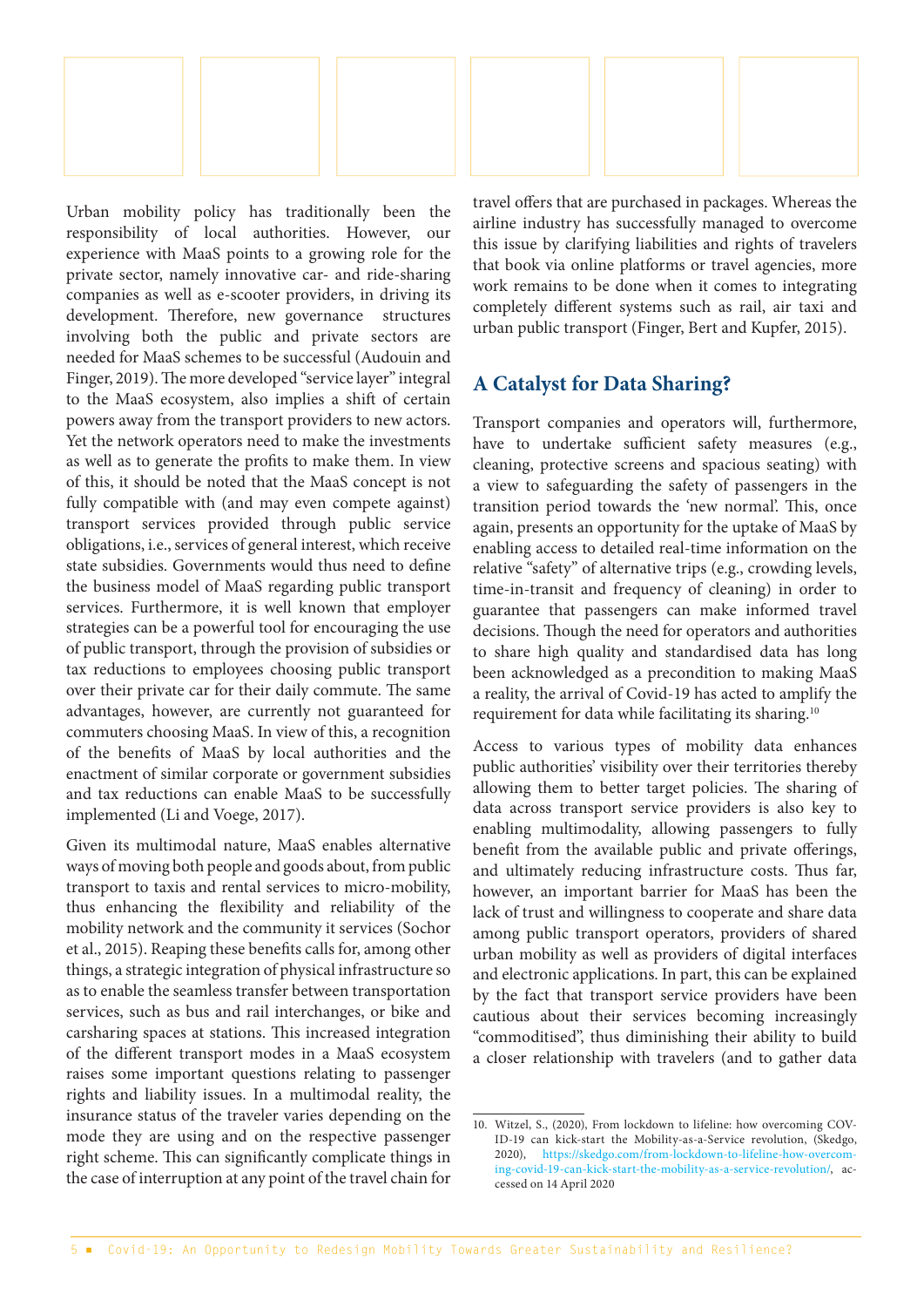

on them), thereby resulting in missed opportunities for more efficient pricing (Montero and Finger, 2018).

Interestingly, since the start of the outbreak, we have started witnessing a more systematic effort by private companies to share data with governments. In the UK, for example, the Department of Transport and ITS UK have worked together to collect data on traffic flow, traffic movements, parking, cycling and pedestrian movements to help inform the Government's policy response to the pandemic.11 This is just one of many examples of publicprivate partnerships formed to foster evidence-based decisions to help combat the pandemic.<sup>12</sup>

Having said that, outstanding issues remain to be addressed in relation to data sharing. These include the standardisation of data exchange formats, while, at the same time, securing sufficient flexibility to incorporate new systems as they are being developed. Public authorities have a clear role to play in facilitating data sharing by establishing the necessary standards. Standards are key to guaranteeing the quality of data while bringing down the costs linked to its exchange. The increase in the use of ICT-based transport services also carries risks which need to be addressed. Those who have access to the data and thus control the information, have immense power. This, in turn, means that the data and information are at risk of abuse which can result in market distortions, security risks, and diminished privacy protection, among others. This, of course, touches upon the controversial question of who should be entitled to set up digital platforms. To achieve a fully transparent and equal system an independent body would have to be in charge of this task in the future (Finger, Bert and Kupfer, 2015).

While EU action has clear limits in the local and municipal spheres, where the subsidiarity principle safeguards Member States' competence to take legislative actions and decisions, reaping the full benefits of MaaS rollout calls for a coordinated approach continent-wide. In view of this, Sustainable Urban Mobility Plans (SUMPs), as the cornerstone of the Commission's urban mobility policy, can be a powerful tool to aid this by incorporating wider current and future technological developments, such as automation and ITS, MaaS, and shared mobility.

## **Conclusion**

Only an agile mobility system that can serve a diverse set of needs will be resilient and sustain its ability to transport people and goods even at times of emergency – be it a pandemic, an environmental disaster or other. By matching mobility 'supply' with 'demand', MaaS operators can optimise the use of transport infrastructure and the overall efficiency of the transport system. This, in turn, translates into numerous socio-economic and environmental benefits such as a reduction of congestion, higher productivity, lower emissions and better air quality, fewer traffic accidents, and a smaller urban footprint for parking.

While the Covid-19 crisis has profound implications for the global economy and transport network, it has also resulted in a high degree of creativity in responding to the crisis, as manifested through changes in business models across the industry, altered habits of transport users, as well as the more concerted effort by private companies to share data so as to help shape evidencebased government policies and decisions in response to the pandemic. Building upon this momentum can help to pave the way towards a more sustainable, integrated and reliable mobility system, while helping to advance the Commission's decarbonisation and digitalisation agendas. MaaS represents a paradigm shift, and this calls for a departure from the silo-approach in regulating mobility, to reflect the much closer integration between transport modes and services.

<sup>11.</sup> Seymour, T. (2020), DfT urgently collects UK transport data to support COVID-19 response, (Smart Transport, Connecting Policy to Solutions, 2020) [https://www.smarttransport.org.uk/news/latest-news/dft](https://www.smarttransport.org.uk/news/latest-news/dft-collates-transport-data-to-support-covid-19-response)[collates-transport-data-to-support-covid-19-response](https://www.smarttransport.org.uk/news/latest-news/dft-collates-transport-data-to-support-covid-19-response), accessed on 14 April 2020

<sup>12.</sup> Kim., Y. T. (2020), Transport in the face of the pandemic, (International Transport Forum, 2020), [https://www.itf-oecd.org/covid-19/paradigm](https://www.itf-oecd.org/covid-19/paradigm-shift-transport)[shift-transport](https://www.itf-oecd.org/covid-19/paradigm-shift-transport), accessed on 12 April 2020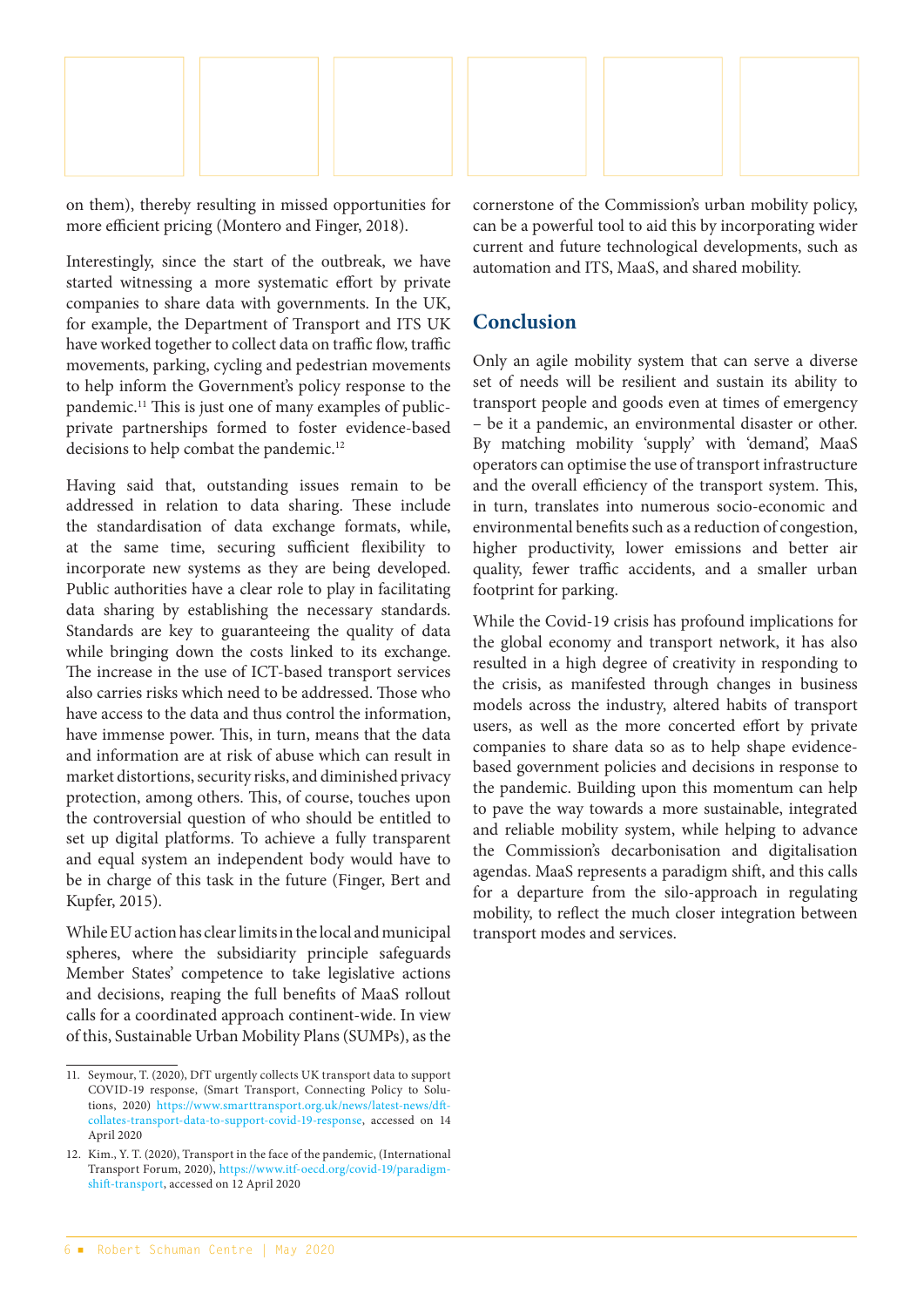

- Audouin, M., and Finger, M. (2019), Empower or Thwart? Insights from Vienna and Helsinki regarding the role of public authorities in the development of MaaS schemes, Science Direct, Elsevier, [https://www.sciencedirect.](https://www.sciencedirect.com/science/article/pii/S2352146519304144) [com/science/article/pii/S2352146519304144](https://www.sciencedirect.com/science/article/pii/S2352146519304144)
- Covid-19: impact on shared mobility, (Movmi Shared Mobility Thoughts, 2020), [https://movmi.net/covid-](https://movmi.net/covid-19-shared-mobility/)[19-shared-mobility/,](https://movmi.net/covid-19-shared-mobility/) accessed on 14 April 2020
- European Commission (2019), The European Green Deal, [https://ec.europa.eu/info/sites/info/files/](https://ec.europa.eu/info/sites/info/files/european-green-deal-communication_en.pdf) [european-green-deal-communication\\_en.pdf](https://ec.europa.eu/info/sites/info/files/european-green-deal-communication_en.pdf)
- European Commission, Directorate-General for Mobility and Transport (2019), Handbook on the external costs of transport, 2019 (Brussels: European Commission), [https://ec.europa.eu/transport/sites/](https://ec.europa.eu/transport/sites/transport/files/studies/internalisation-handbook-isbn-978-92-79-96917-1.pdf) [transport/files/studies/internalisation-handbook](https://ec.europa.eu/transport/sites/transport/files/studies/internalisation-handbook-isbn-978-92-79-96917-1.pdf)[isbn-978-92-79-96917-1.pdf](https://ec.europa.eu/transport/sites/transport/files/studies/internalisation-handbook-isbn-978-92-79-96917-1.pdf)
- Finger, M., Bert, N., and Kupfer, D. (2015), Mobility-asa-service : from the Helsinki experiment to a European model?, (Technical Report, 2015/01, European Transport Regulation Observer), [https://cadmus.eui.](https://cadmus.eui.eu/handle/1814/38841) [eu/handle/1814/38841](https://cadmus.eui.eu/handle/1814/38841)
- Goodall., W. et al. (2017), The rise of mobility as a service, Reshaping how urbanites get around, (Deloitte Review, Isssue 20), [https://www2.deloitte.com/content/dam/](https://www2.deloitte.com/content/dam/Deloitte/nl/Documents/consumer-business/deloitte-nl-cb-ths-rise-of-mobility-as-a-service.pdf) [Deloitte/nl/Documents/consumer-business/deloitte](https://www2.deloitte.com/content/dam/Deloitte/nl/Documents/consumer-business/deloitte-nl-cb-ths-rise-of-mobility-as-a-service.pdf)[nl-cb-ths-rise-of-mobility-as-a-service.pdf](https://www2.deloitte.com/content/dam/Deloitte/nl/Documents/consumer-business/deloitte-nl-cb-ths-rise-of-mobility-as-a-service.pdf)
- International Monetary Fund (2020), World Economic Outlook, The Great Lockdown, 2020, [https://www.imf.](https://www.imf.org/en/Publications/WEO/Issues/2020/04/14/weo-april-2020) [org/en/Publications/WEO/Issues/2020/04/14/weo](https://www.imf.org/en/Publications/WEO/Issues/2020/04/14/weo-april-2020)[april-2020](https://www.imf.org/en/Publications/WEO/Issues/2020/04/14/weo-april-2020)
- Kim., Y. T. (2020), Transport in the face of the pandemic, (International Transport Forum, 2020), [https://www.](https://www.itf-oecd.org/covid-19/paradigm-shift-transport) [itf-oecd.org/covid-19/paradigm-shift-transport](https://www.itf-oecd.org/covid-19/paradigm-shift-transport), accessed on 12 April 2020
- Li, Y., and Voege, T., (2017), Mobility as a Service (MaaS): Challenges of Implementation and Policy Required, (Journal of Transportation Technologies, 2017, 7, 95-106), [https://www.scirp.org/pdf/](https://www.scirp.org/pdf/JTTs_2017031315562863.pdf) [JTTs\\_2017031315562863.pdf](https://www.scirp.org/pdf/JTTs_2017031315562863.pdf)
- MaaS Alliance (2020), [https://maas-alliance.eu/](https://maas-alliance.eu/homepage/what-is-maas/) [homepage/what-is-maas/](https://maas-alliance.eu/homepage/what-is-maas/), accessed on 19 April 2020
- Montero J. J., and Finger M. (2018), 'Platformed! Network industries and the new digital paradigm', Competition and Regulation in Network Industries: [https://journals.](https://journals.sagepub.com/doi/full/10.1177/1783591718782310) [sagepub.com/doi/full/10.1177/1783591718782310](https://journals.sagepub.com/doi/full/10.1177/1783591718782310)
- Moovit Public Transit Index 2020, [https://moovitapp.](https://moovitapp.com/insights/en/Moovit_Insights_Public_Transit_Index-countries) [com/insights/en/Moovit\\_Insights\\_Public\\_Transit\\_](https://moovitapp.com/insights/en/Moovit_Insights_Public_Transit_Index-countries) [Index-countries,](https://moovitapp.com/insights/en/Moovit_Insights_Public_Transit_Index-countries) accessed on 17 April 2020
- Nikitas, A. et al. (2017), How Can Autonomous and Connected Vehicles, Electromobility, BRT, Hyperloop, Shared Use Mobility and Mobility-As-A-Service Shape Transport Futures for the Context of Smart Cities?, (Urban Sci. 2017, MDPI), [https://www.mdpi.](https://www.mdpi.com/2413-8851/1/4/36/html) [com/2413-8851/1/4/36/html](https://www.mdpi.com/2413-8851/1/4/36/html)
- Pangbourne, K., Stead, D., Mladenović, M., & Milakis, D. (2018), The Case of Mobility as a Service: A Critical Reflection on Challenges for Urban Transport and Mobility Governance, [https://www.emerald.com/](https://www.emerald.com/insight/content/doi/10.1108/978-1-78754-317-120181003/full/html) [insight/content/doi/10.1108/978-1-78754-317-](https://www.emerald.com/insight/content/doi/10.1108/978-1-78754-317-120181003/full/html) [120181003/full/html](https://www.emerald.com/insight/content/doi/10.1108/978-1-78754-317-120181003/full/html)
- Seymour, T. (2020), DfT urgently collects UK transport data to support COVID-19 response, (Smart Transport, Connecting Policy to Solutions, 2020) [https://www.](https://www.smarttransport.org.uk/news/latest-news/dft-collates-transport-data-to-support-covid-19-response) [smarttransport.org.uk/news/latest-news/dft-collates](https://www.smarttransport.org.uk/news/latest-news/dft-collates-transport-data-to-support-covid-19-response)[transport-data-to-support-covid-19-response](https://www.smarttransport.org.uk/news/latest-news/dft-collates-transport-data-to-support-covid-19-response), accessed on 14 April 2020
- Sochor, J., et al., Implementing Mobility as a Service Challenges in Integrating User, Commercial, and Societal Perspectives, (Transportation Research Record 2536), [https://journals.sagepub.com/doi/](https://journals.sagepub.com/doi/pdf/10.3141/2536-01) [pdf/10.3141/2536-01](https://journals.sagepub.com/doi/pdf/10.3141/2536-01)
- Voege, T. (2018), Data-Led Governance of Self-driving Vehicles for Urban Shared Mobility, [https://link.](https://link.springer.com/chapter/10.1007/978-3-319-96526-0_5) [springer.com/chapter/10.1007/978-3-319-96526-0\\_5](https://link.springer.com/chapter/10.1007/978-3-319-96526-0_5)
- Witzel, S., (2020), From lockdown to lifeline: how overcoming COVID-19 can kick-start the Mobility-asa-Service revolution, (Skedgo, 2020), [https://skedgo.](https://skedgo.com/from-lockdown-to-lifeline-how-overcoming-covid-19-can-kick-start-the-mobility-as-a-service-revolution/) [com/from-lockdown-to-lifeline-how-overcoming](https://skedgo.com/from-lockdown-to-lifeline-how-overcoming-covid-19-can-kick-start-the-mobility-as-a-service-revolution/)[covid-19-can-kick-start-the-mobility-as-a-service](https://skedgo.com/from-lockdown-to-lifeline-how-overcoming-covid-19-can-kick-start-the-mobility-as-a-service-revolution/)[revolution/,](https://skedgo.com/from-lockdown-to-lifeline-how-overcoming-covid-19-can-kick-start-the-mobility-as-a-service-revolution/) accessed on 14 April 2020